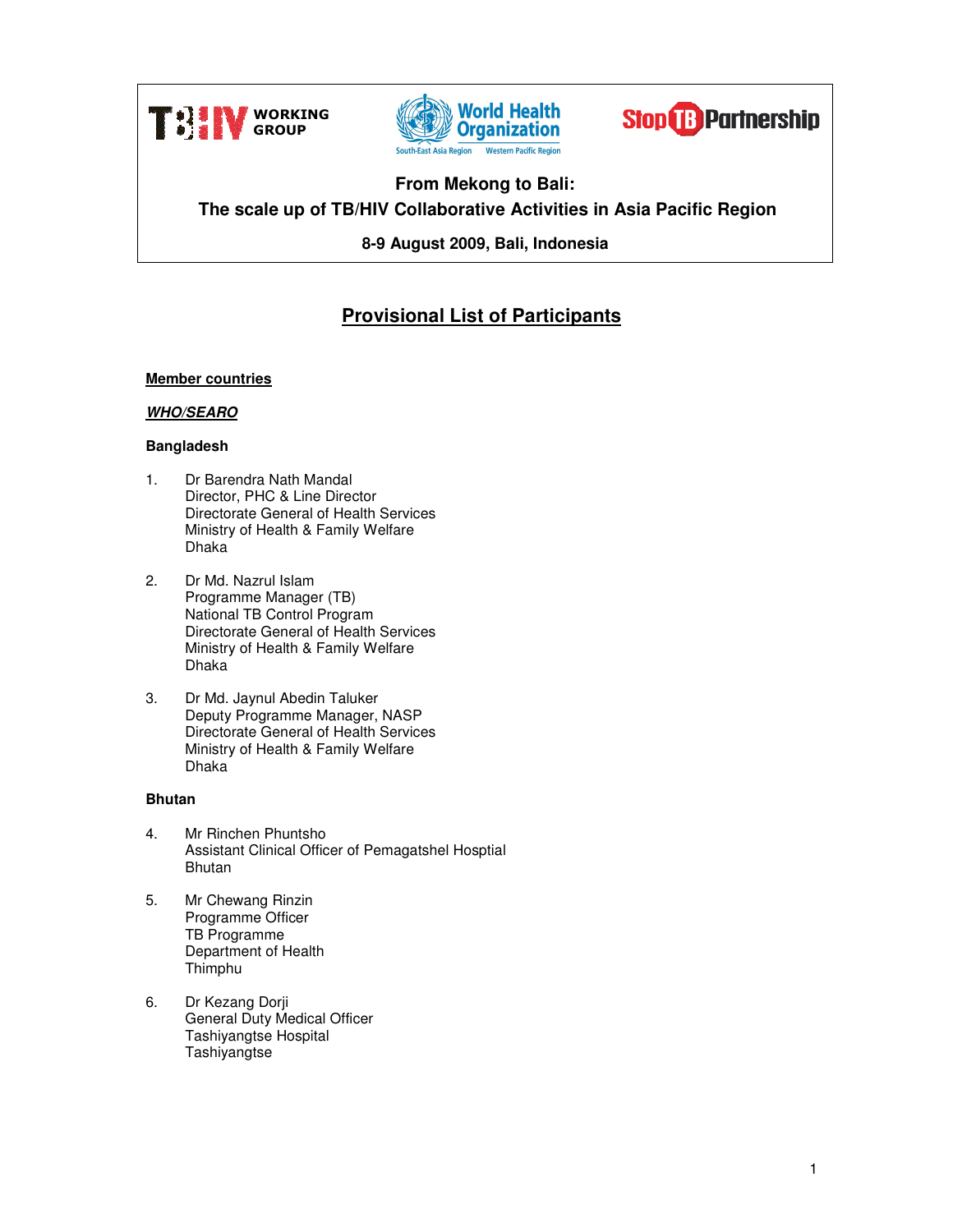# **India**

- 7. Mr Arun Baroka Director (Admn VBD/CCD) Ministry of Health and Family Welfare Government of India Room No. 106-D Nirman Bhawan New Delhi – 110 011 Tel: 23061033 Email: arunbaroka@yahoo.co.in; arun.baroka@nic.in
- 8. Dr Devesh Gupta Chief Medical Officer (TB), DGHS Central Tuberculosis Division Ministry of Health and Family Welfare Government of India Nirman Bhawan New Delhi – 110 011 Mobile: 9811033031 Email: guptadev@rntcp.org

# **Indonesia**

- 9. Dr Asik Surya Deputy of Standardization and Partnership NAP Sub directorate AIDS –STI CDC, Ministry of Health Indonesia
- 10. Dr Endang Lukitosari TB/HIV Coordinator National TB Programme Ministry of Health Indonesia
- 11. Dr Nurhalina Afriana TB/HIV Coordinator National AIDS Programme Ministry of Health Indonesia Email: afriana\_nurhalina@yahoo.co.id
- 12. Dr Siti Nadia Section Head of Standarization and Partnership of NTP Ministry of Health Jl. Percetakan Negara No. 29 B building, 4th floor Jakarta 10560, Indonesia Mobile phone: 628128195313 Office phone/fax: (021) 42804154 E-mail: nadiawiweko@yahoo.com

## **Maldives**

13. Dr Fathimath Nadhiya Senior Registrat in Medicine Indira Gandhi Memorial Hospital Male, Republic of Maldives Tel: 7794899 Fax: 3316640 E-mail: f\_nadhiya@hotmail.com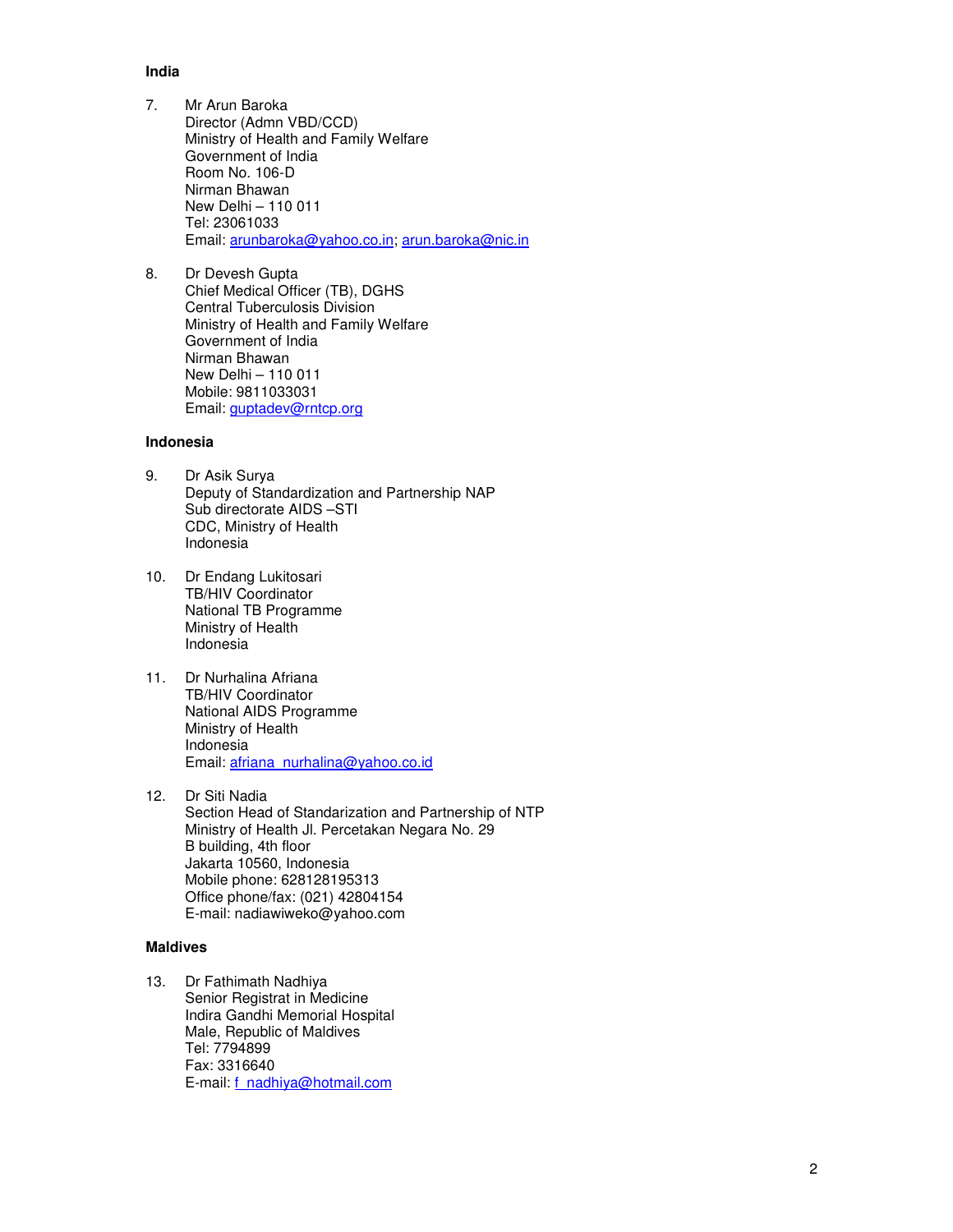14. Ms Geela Ali **Director** Centre for Community Health & Disease Control Ministry of Health & Family Male, Republic of Maldives Tel: 7904800 Fax: 3314635 E-mail: geetaali@yahoo.co.uk

15. Mr Abdul Hameed Hasan Centre for Community Health and Disease Control Ministry of Health & Family Male, Republic of Maldives Tel: 7644449 Fax: 3314635 E-mail: hameed@health.gov.mv

#### **Myanmar**

- 16. Dr Win Maung Director (Disease Control) Department of Health Nay Pyi Taw Myanmar
- 17. Dr Khin Ohnmar San Deputy Director (HIV/AIDS) Department of Health Nay Pyi Taw Myanmar Email: napnpt@gmail.com
- 18. Dr Win Win Mar Assistant Director (TB) Department of Health Nay Pyi Taw Myanmar Email: ntpnpt@mptmail.net.mm

# **Sri Lanka**

- 19. Dr Nimal Edirisinghe **Director** National STD/AIDS Control Programme Colombo, Sri Lanka
- 20. Dr A.S.K.B de Alwis Director National Programme for TB & Chest Diseases Colombo, Sri Lanka

## **Thailand**

21. Mr Yuthichai Kasetjaroen **Director** Bureau of Tuberculosis Department of Disease Control Ministy of Public Health Tivanond Road Nonthaburi 11000, Thailand Tel: 66 2590 1368 Fax: 66 2591 8562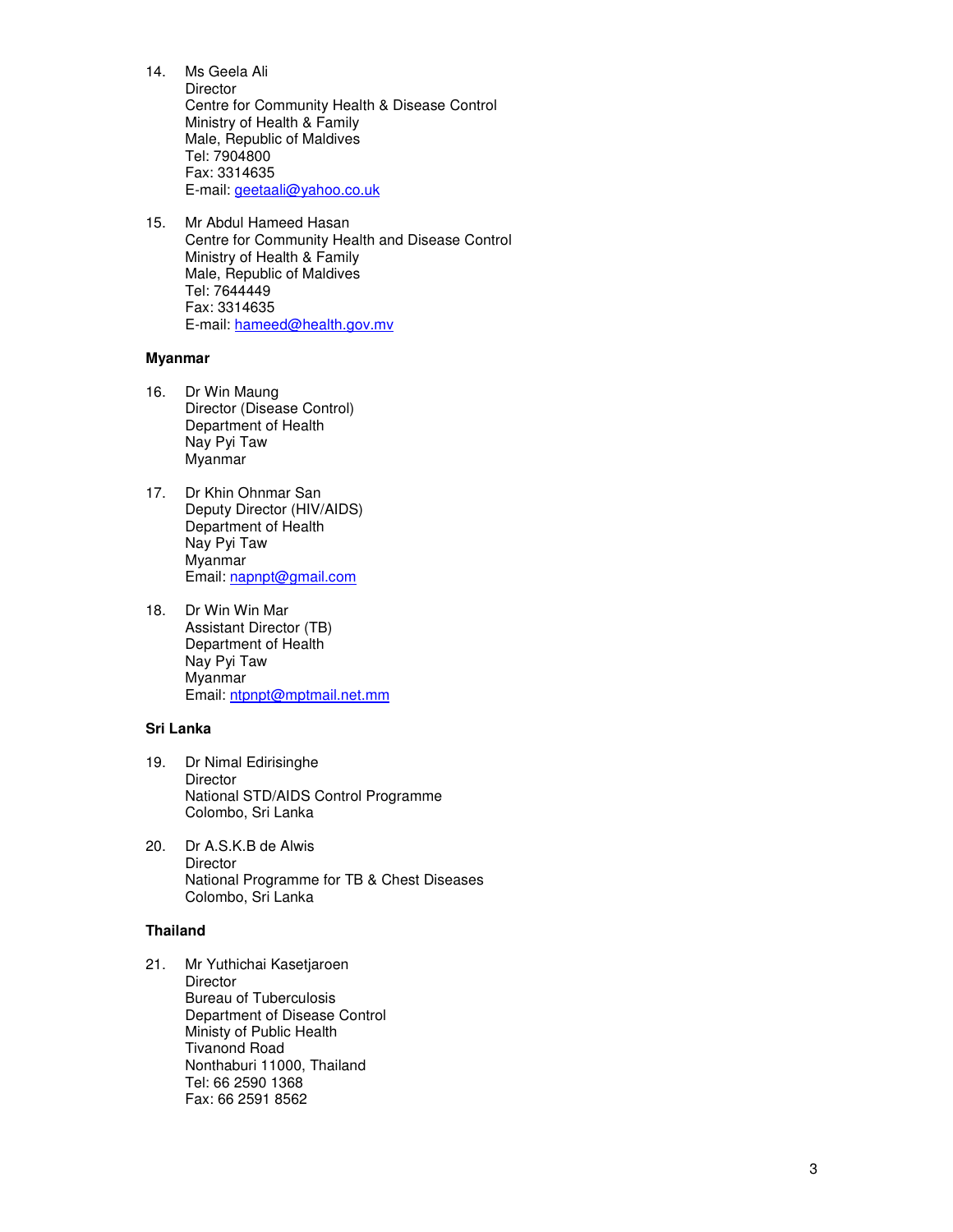- 22. Dr Sriprapa Nateniyom Senior Medical Officer Bureau of Tuberculosis Department of Disease Control Ministy of Public Health Tivanond Road Nonthaburi 11000, Thailand Tel: 66 2590 1368 Fax: 66 2591 8562
- 23. Ms Benjawan Raluek Medical Officer Bureau of AIDS, TB and STIs Department of Disease Control Ministy of Public Health, Tivanond Road Nonthaburi 11000, Thailand Tel: 66 2590 1368 Fax: 66 2591 8562

## **Timor-Leste**

- 24. Dr Milena Lay Head Department of Communicable Disease Control Ministry of Health, Timor-Leste Email: milena.pay@moh.gov.tl
- 25. Mr Narciso Fernandes Programe Managers National Program for HIV/AIDS Ministry of Health, Timor-Leste Email: narciso.fernandes@moh.gov.tl
- 26. Mr Caetano Gusmao Regional TB Supervisor Ministry of Health, Timor-Leste

# **WHO/WPRO**

# **Cambodia**

- 27. Dr Mao Tan Eang **Director** National Centre for Tuberculosis and Leprosy Control Ministry of Health, Phnom Penh Telefax: +855 23218090 Email: mao@online.com.kh
- 28. Dr Khun Kim Eam Planning, Statistics & IEC Unit National Centre for Tuberculosis and Leprosy Control Ministry of Health Phnom Penh Telefax: +855 23218090 Email: kimeamk@cenat.gov.kh; kkimeam@yahoo.com
- 29. Dr Ung Vibol Head of TB/HIV Services The National Pediatric Hospital No 100 Blvd, Federation of Russia Khatourlkok, Phnom Penh Tel: (855) 11858165 Email: u\_vibol@yahoo.com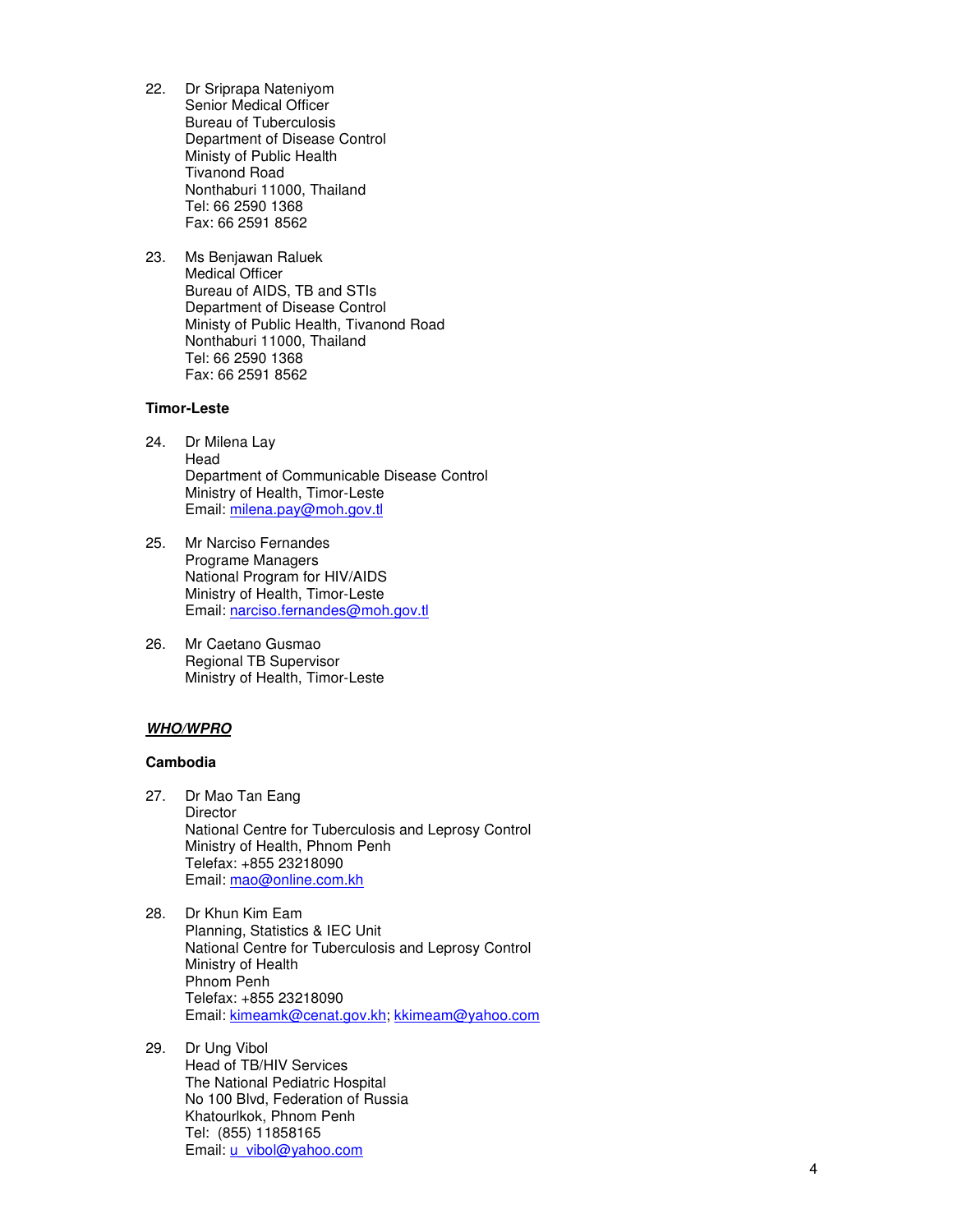30. Dr Chhi Vun Mean **Director** National Center for HIV/AIDS Dermatology and STD Ministry of Health No 266, St 1019, SK Phnom Penh Thmey Khan Roesseykeo, Phnom Penh Telefax: +85516-830 241 Email: mchhivun@nchads.org

31. Dr Samreth Sovannarith Deputy Chief of AIDS Care Unit National Center for HIV/AIDS Dermatology and STD Ministry of Health, No 266, St 1019, SK Phnom Penh Thmey Khan Roesseykeo, Phnom Penh Cambodia Telefax: +855 23883402 Mobile: +855 977575405 Email: sovannarith@nchads.org

## **China, People's Republic of**

- 32. Dr Shiming Cheng Deputy Director National Center for TB Control and Prevention No.27 Nanwei Road, Xuanwu District Beijing, China, 100050 Tel: 86-10-83136107 Mobile : 86-13717698996 Email: smcheng@chinatb.org
- 33. Dr Eryong Liu Project officer National Center for TB Control and Prevention No.27 Nanwei Road, Xuanwu District Beijing, China, 100050 Tel: 86-10-83133382 Mobile: 86-13661297130 Email: liueryong@chinatb.org
- 34. Mr Liu Haitao Deputy director Ministry of Health No.1,Xizhimenwainanlu,100044 Beijing, P.R.China Tel: 0086-10-68792556 Mobile: 13681174064 Email: liuht@moh.gov.cn
- 35. Mr Xu Ruigang Deputy section chief Department of Health No.63, Xinhua street, Inner Mongolia, People's Republica of China Tel: 0086-0471-6944483 Mobile: 13848123686 Email: xrgnm@sina.com; xulinth@hotmail.com

#### 36. Dr Li Liang Manager Clinical Center on TB, China CDC No 97,Machang,Tongzhou District Beijing, China Tel: 86-10-80882505 Mobile: 86 13911467812 Email: liliang@tb123.org, leth@vn.cdc.gov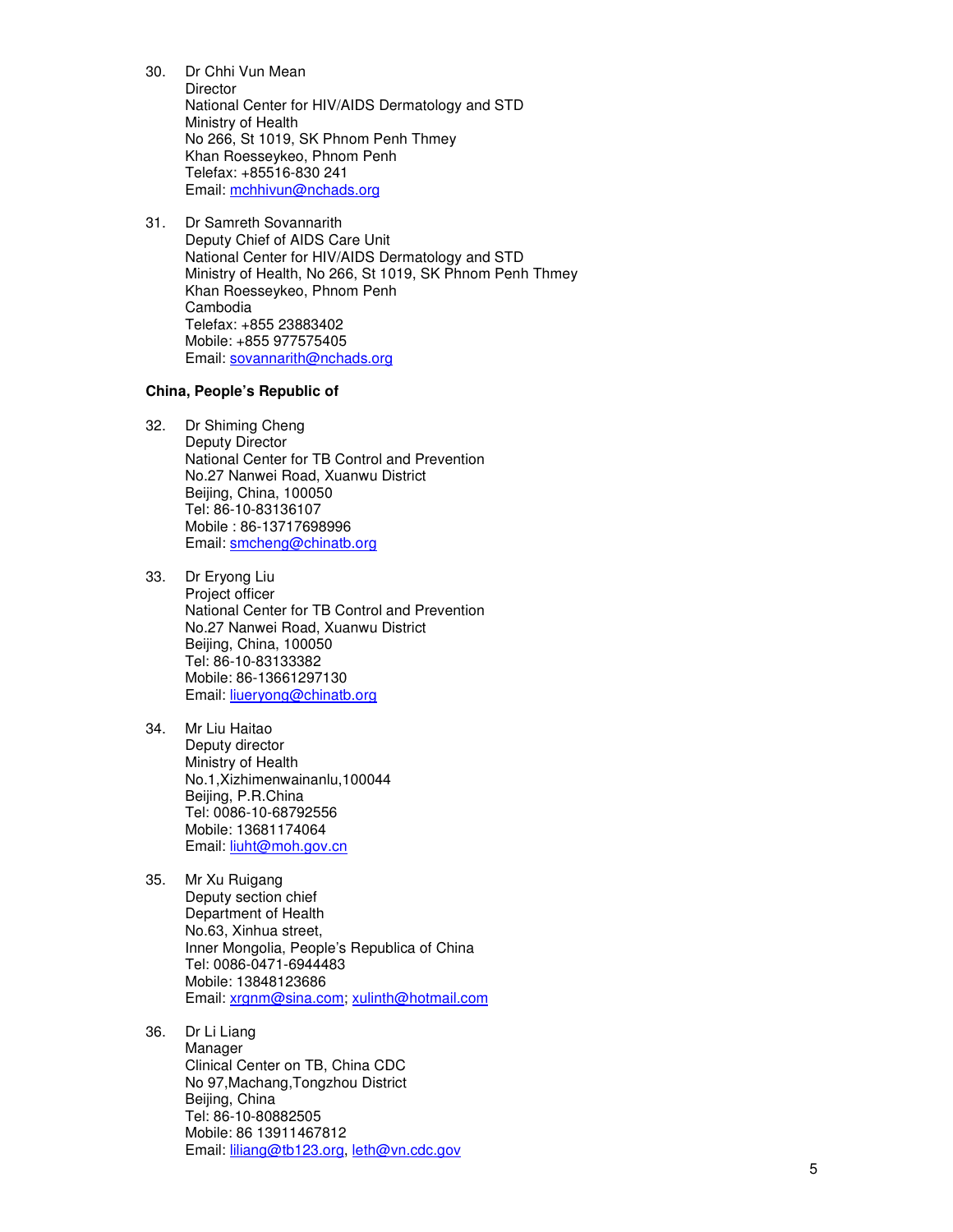- 37. Ms Xu Lin Head of department Yunnan provincial centers for disease control and prevention 158 Dongsi Street, Kunming Yunnan, People's Republica of China Tel: 86-871-3614701 Mobile: 86-13529386998 Email: xulinth@hotmail.com
- 38. Dr Zhang Fujie **Director** Treatment and Care Department National Centre for STD/AIDS Prevention and Control Ministry of Health 27 Nanweilu, Beijing 1000050 China Tel: 86-10 63039086 Email: treatment@chinaaids
- 39. Dr Jiao Zhenquan Division Associate Director Division of HIV/AIDS Disease and Control Disease Prevention and Control Bureau Ministry of Health, No.1 Xizhimenwai Nanlu Beijing 100044 China Tel: 86-10-68792659 Fax: 86-10 68792362 Mobile: 13520392038 Email: jiaozq@moh.gov.cn

# **Fiji**

- 40. Dr Josefa Koroivueta National TB Control Officer Medical Superintendent Tamavua Twomey Hospital, Private Mail Bag, Ministry of Health Suva Fiji Tel: +679 3321 066 Mobile: +679 3544 188 Email: joekv@connect.com,.fj
- 41. Dr Sakiusa Badogo Mainawalala Tuberculosis Control Officer Ministry of Health Lautoka Hospital P.O.Box 65, Lautoka, Fiji Tel: 666 0399 Email: sakiusabadogo@yahoo.com
- 42. Dr Filimone Raikanikoda Medical Officer in charge, STI Clinic Ministry of Health P.O.Box 6356, Nasinu Fiji Tel: +679 3314 988 Mobile : +679 9276 769 Email: filimoner@yahoo.com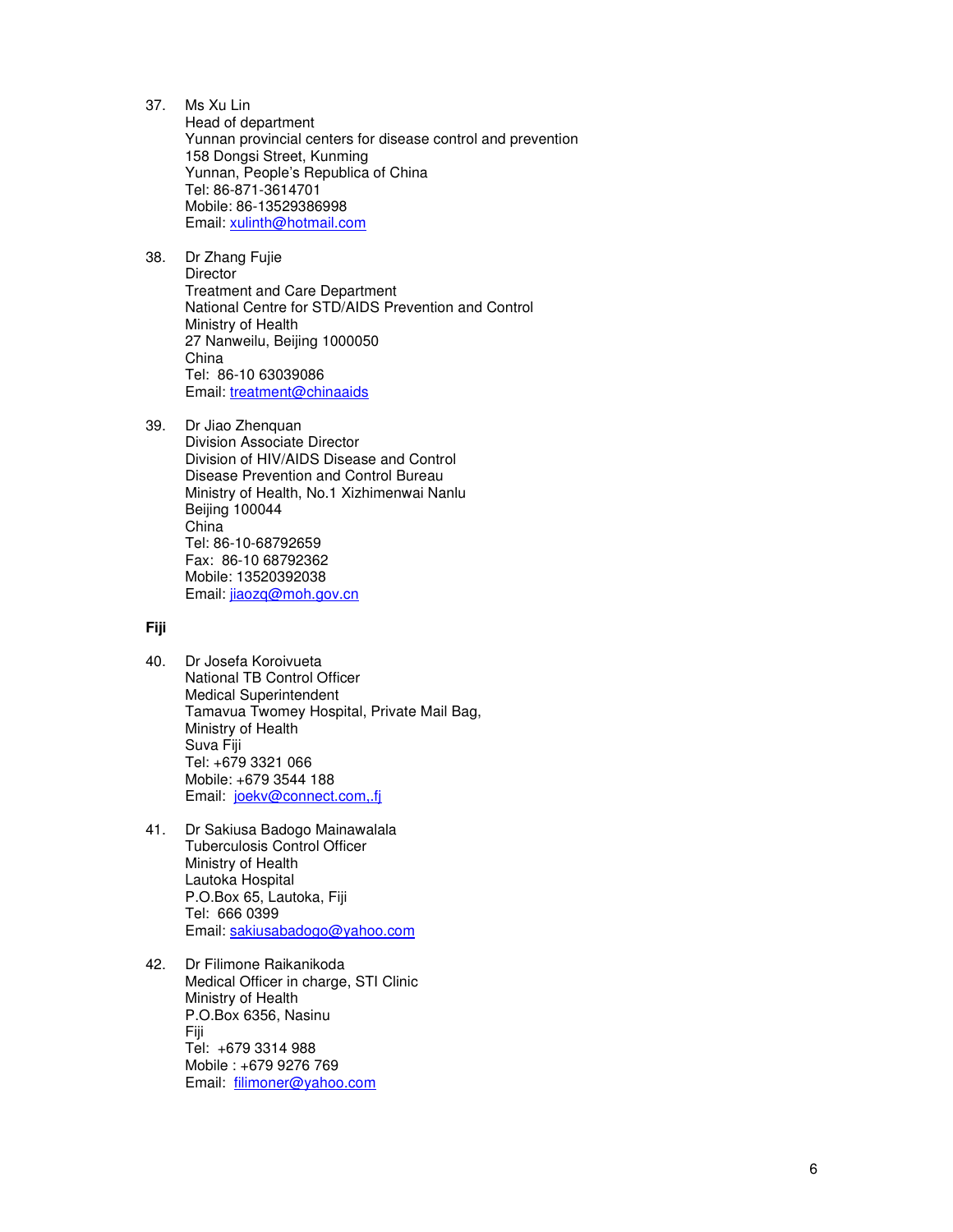43. Dr Ratu Mikaele Mainabaubau Principal Medical Officer Ministry of Health Medical Unit, Labasa Hospital Suva, Fiji Tel./Mobile: 9354232 Email: mke\_mua@yahoo.com.au

## **LAOS, People's Democratic Republic of**

- 44. Dr Bounkouang Phichit Vice Minister Ministry of Public Health Lao PDR
- 45. Dr Chansy Phimphachanh **Director** Center for HIV/AIDS/STI (CHAS) Km 3, Thadeua Road, Sisattanak District, Vientiane Capital City Laos, PDR Tel: 856-21-315500 Mobile: 856-20-5518282 Email: Gfachas.chansy@gmail.com
- 46. Dr Phouthone Southalack Deputy Director Center for HIV/AIDS/STI (CHAS) Km 3, Thadeua Road, Sisattanak district, Vientiane Capital City Laos, PDR Tel: 856-21-354014 Mobile: 856-20-5506676 Email: pt\_sout@yahoo.com
- 47. Dr Ratthiphone Oula Staff at Center for HIV/AIDS/STI (CHAS) Km 3, Thadeua Road Sisattanak District, Vientiane Capital City Laos, PDR Tel: 856-21-315500
- 48. Dr Khanthanouvieng Xayabounthavong Staff at Center for HIV/AIDS/STI (CHAS) Km 3, Thadeua Road Sisattanak District, Vientiane Capital City Laos, PDR
- 49. Dr Soth Bounmala Chief of Planning and Budgeting Division, Coordinator of Global fund National Tuberculosis Center Ban Thong toum, Chanthabury district, Vientiane Capital City Laos, PDR Tel: 856.021.21 7955. Mobile: 856.020.5627649 Email: sothbounmala@gmail.com
- 50. Dr Phannasinh Sylavanh Director of TB Center National Tuberculosis center Ban Savang , Chanthabury district, Vientiane Capital City Laos, PDR Tel: 856.020.569 5036 Email: psylavanh.ntcplao@gmail.com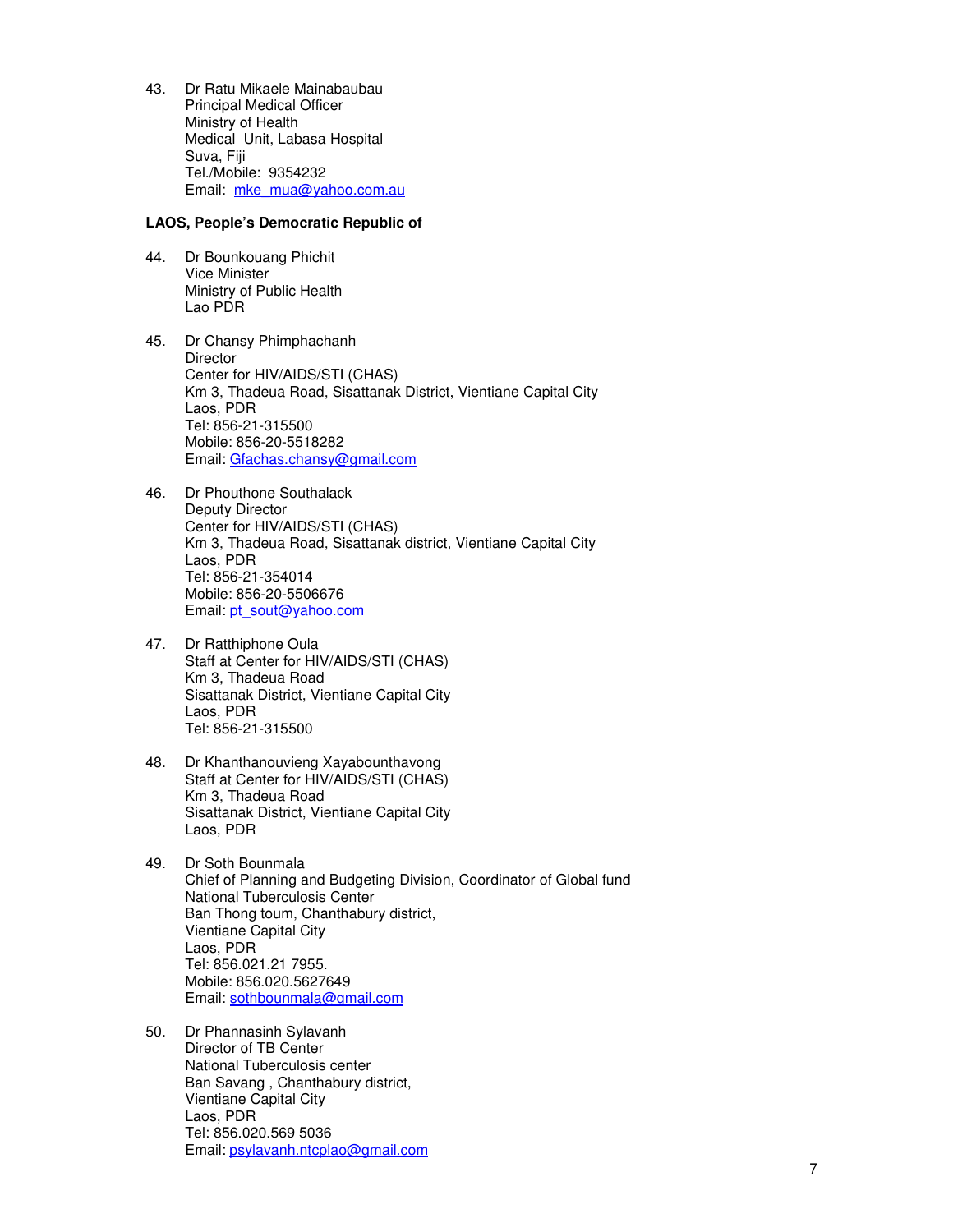# **Malaysia**

- 51. Dr Richard Avoi Principal Assistant Director (TB) Sabah State Health Department Disease Control Division Asrama Kejururawatan Lama Kota, Kinabalu, Sabah, Malaysia Telefax: 088-245107 Email: avoi@sbh.moh.gov.my
- 52. Dr Janizah Abdul Ghani Principle Assistant Director(AIDS/STD/TB) Ministry of Health Malaysia Penang State Health Department Level 35&37 KOMTAR 10590 Penang Malaysia Tel: +6042625533 Mobile: +60174981381 Email: dr\_janizah@yahoo.com.my

53. Dr Sha'ari bin Ngadiman Acting Deputy Director of Disease Control (AIDS) AIDS Section, Division of Disease Control Ministry of Health Malaysia, Level 4, Block E10 Parcel E, Federal Government Administrative Complex, 62590 Putrajaya, Malaysia Tel: +603-88834271 / 4387 Mobile: +6019-9371366 Email: drshaari@moh.gov.my

54. Dr Rohaya A. Rahman Principle Assistant Director Ministry of Health Malaysia Pahang State Health Department, 12<sup>th</sup> floor, Wisma Persekutuan Jalan Gambut 25000 Kuantan, Malaysia Tel: 09 5902333 Mobile: 0192514477 Email: Drrohayahkmn@Phg.Moh.Gov.My

# **Mongolia**

- 55. Dr Dorjravdan Munkjargal TB supervisor TB Surveillance Department National Centre for Communicable Diseases Campus Nam Yan Ju street Ulaanbaatar 210648, Mongolia Tel: 976-11-369867 Mobile: 976-88010205 Email: muuuuj@yahoo.com
- 56. Dr Purevdagva Anuzaya TB Project Officer Global Fund supported project on AIDS and TB, Ministry of Health San Business Center, 3rd Floor Prime Minister Amar's Street-29, Sukhbaatar district Ulaanbaatar, Mongolia Tel: 976-11-70126155 Mobile: 976-11-88002279 Email: Anuna\_chu@yahoo.com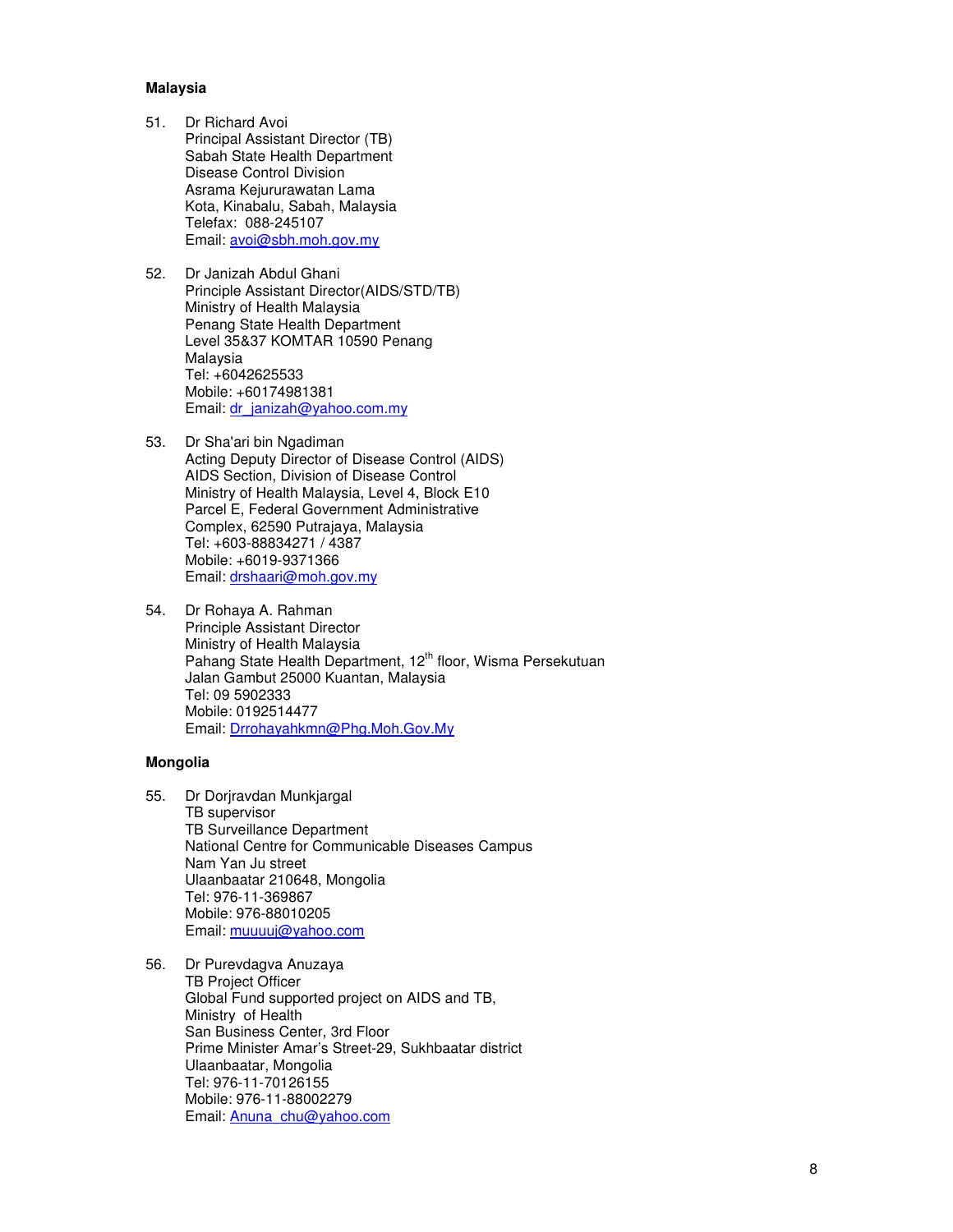- 57. Dr Dagva Bolorchimeg Communication Officer Global Fund supported project on AIDS and TB Ministry of Health San Business Center, 3rd Floor, Prime Minister Amar's Street-29, Sukhbaatar district Ulaanbaatar, Mongolia Tel: 976-11-70126155 Mobile: 976-11-99017553 Email: **Bolorchimeg\_d@yahoo.com**
- 58. Dr Amgalan Tseesed Director, STI/AIDS Center National Centre for Communicable Diseases Campus Nam Yan Ju street Ulaanbaatar 210648, Mongolia Tel: 976-11-458887 Mobile: 976-99235390 Email: amka\_ts70@yahoo.com

# **Papua New Guinea**

- 59. Dr Paul Aia National TB Programme Manager National Health Department Waigani, Papua New Guinea Tel.: 675 301 3738 Email: paul\_aia@health.gov.pg
- 60. Dr Margaret Kal Medical Officer, TB for Highlands Region National Department of Health P.O. Box 807, Waigani National Capital District Waigani, Papua New Guinea Tel.: (675) 301 3808 Tel: +675 325 0568 Email: margaretpkal@gmail.com
- 61. Dr Esorom Daoni Technical Advisor, HIV/AIDS/STI Department of Health P.O. Box 807, Waigani National Capital District Waigani, Papua New Guinea Tel: +675 3013737 Fax: +675 3259317 Email: esorom\_daoni@health.gov.pg
- 62. Ms Petromina Kaima Coordinator, STI and HIV/AIDS for the Highlands Region Mt Hagen General Hospital P.O. Box 36 Mt Hagen, WHP Papua New Guinea Tel: 5420956/5241166 Fax: 5420952 Email: pet\_kaima@yahoo.com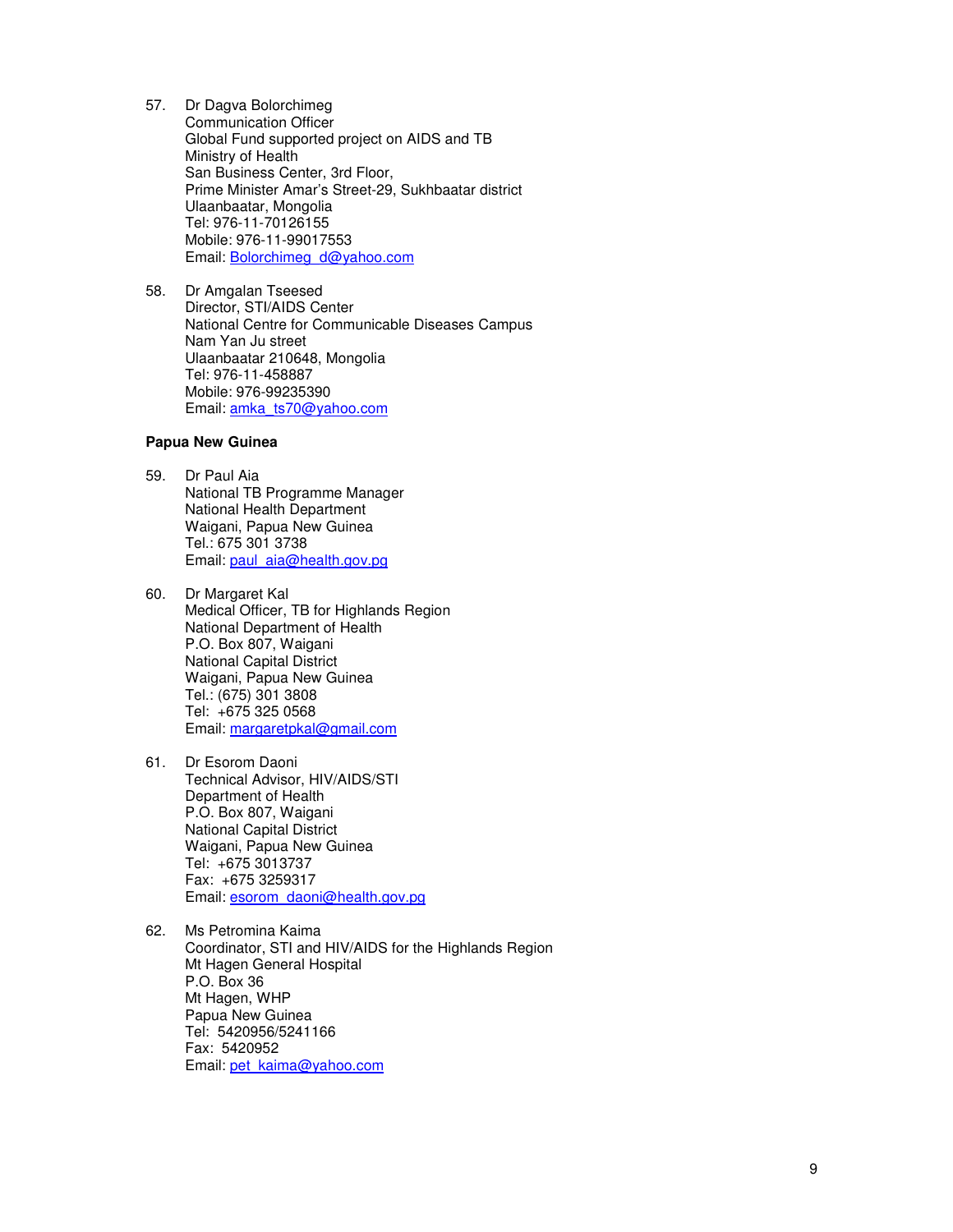## **Philippines**

- 63. Dr Rosalind G. Vianzon NTP Manager - Medical Sepcialist IV Department of Health<br>National Center for Diseases Prevention and Control National Center for Diseases Prevention and Control<br>4<sup>th</sup> floor, Bldg. 14, DOH Compd. Sta. Cruz. **Philippines** Tel: + 632 7438301 IOC 2350-2352 Fax : +632 711 6808 Mobile: + 632 9179957649 Email: rgvianzon10@yahoo.com
- 64. Dr Anna Marie Celine G. Garfin Medical Specialist IV Department of Health National Center for Diseases Prevention and Control San Lazaro Cpd, Sta. Cruz. Manila, Philippines Tel: 632 743 8301 loc 2350 Mobile: 0917-9869808 Email: garfinamc@yahoo.com
- 65. Dr Jose Gerard Belimac Program Manager National Center for Disease Prevention and Control Infections Disease Office, Bldg. 13, Department of Health, Rizal Avenue, Sta. Cruz, Manila, Philippines Moblie: +63 915-8442322 Email: naspcp@co.doh.gov.ph
- 66. Dr Rosario Jessica Abrenica San Lazaro Hospital Quiricada Street, Sta Cruz Manila, Philippines Tel: 632 309 9528

# **Viet Nam**

- 67. Dr Nguyen Chi Lang Vice-Director National Hospital of TB and Lung Diseases 463-Hoang Hoa Tham str., HaNoi, Vietnam Tel: 84.4.37614375 Mobile: 0913575292 Email: ChiLang\_BVLBP@yahoo.com
- 68. Dr Han Trung Dien Head of TB/HIV Division of NTP National Hospital of TB and Lung Diseases 463-Hoang Hoa Tham str., HaNoi, Vietnam Tel: 84.4.38326161 Mobile: 0903440089 Email: dienpc@yahoo.com
- 69. Ms Doan Thi Thuy Linh Department of HIV/AIDS Care and Treatment Viet Nam Administration for HIV/AIDS Control Ministry of Health, 135/3 Lane, Nui Truct Street Hanoi, Vietnam Tel: 84 43 7367144 Mobile: 84 - 0987848583 Fax: 84 43 8465732 Email: thuylinhtcc@gmail.com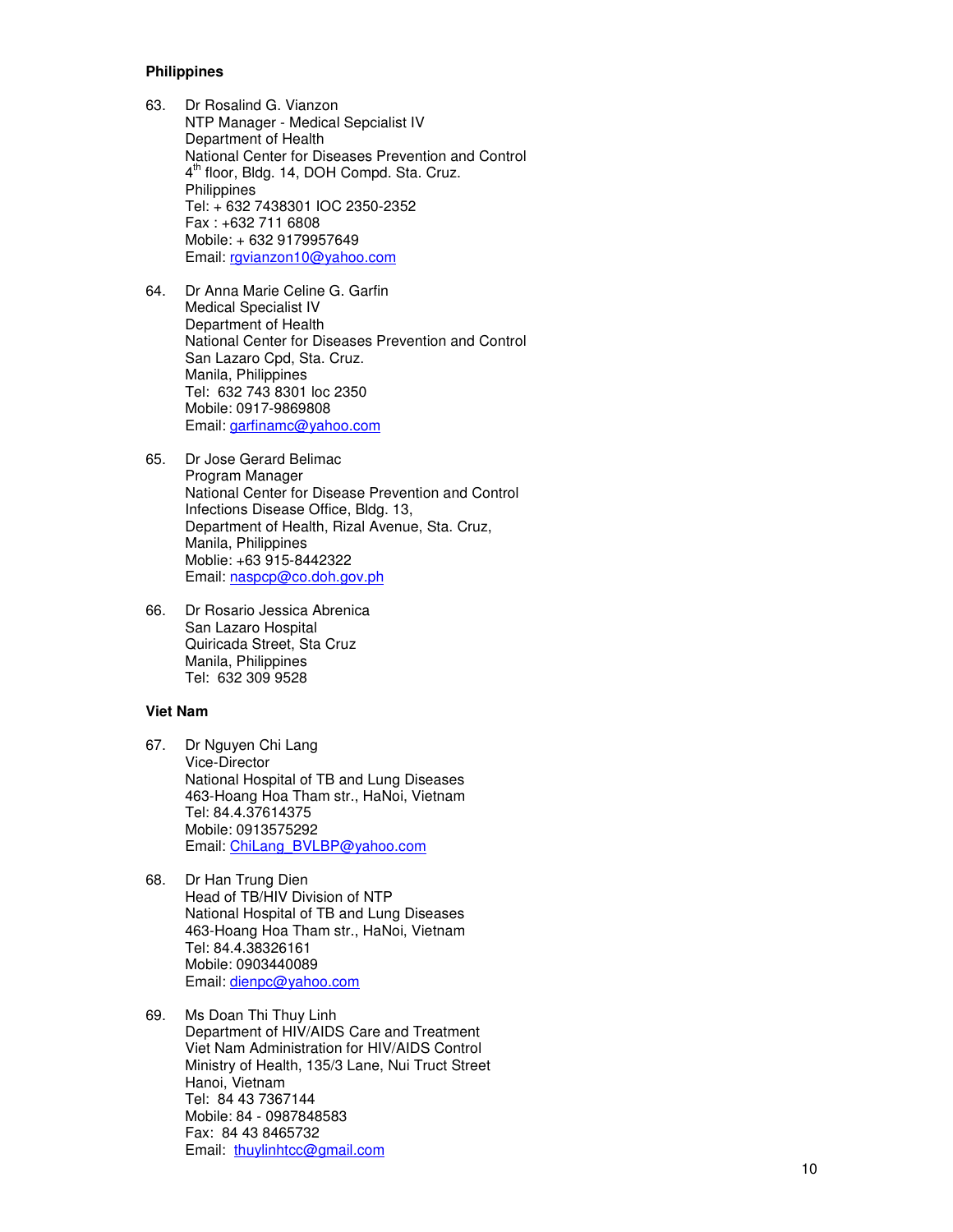70. Mr Tran Van Son Deputy Chief Department of HIV/AIDS Care and Treatment Viet Nam Administration for HIV/AIDS Control Ministry of Health, 135/3 Lane, Nui Truct Street Hanoi, Vietnam Tel: 84 43 7367144 Mobile: 84 - 0904432317 Fax: 84 43 8465732 Email: sontranmoh@yahoo.com

# **Resource Persons**

71. Dr Nafis Sadik Special Envoy of the UN Secretary-General for HIV/AIDS in Asia-Pacific United Nations 300 E 56th Street Apt 9J New York New York, NY 1002 United States of America Tel: 1-(212) 826-5025 Mobile: 1-(646) 238-8755 Email: sadik@unfpa.org

- 72. Dr Sri Chander Regional Health Technical Advisor for World Vision Foundation of Thailand World Vision Asia Pacific Region (Singapore) 10 Anson Road No. 13-08 International Plaza, Singapore – 079903 Tel: +65-62211-040 Fax: + 65-62211-390 Email: Sri\_Chander@wvi.org
- 73. Dr Jintana Ngamvithayapong-Yanai The Research Institute of Tuberculosis Japan Anti-Tuberculosis Association Tokyo 204-8533. Japan Tel: +81-42-493-5766 Fax:+81-42-492-8258 Mobile: 080-5028-0817 Email: *Jintana@jata.or.jp*
- 74. Dr Anjana Das Director STI Capacity Raising Family Health International 16, Sunder Nagar New Delhi 110003 India Tel: 91-11-4304 8888 Fax: 91-11-2435 8366 Email: adas@fhiindia.org
- 75. Dr Anthony Pramualratana Executive Director Thailand Business Coalition on AIDS 351/25 Soi 11, Rma IX Road, Bangkapi, Huaykwang, Bangkok 10310 Thailand Tel: (662) 716-8750-7 Fax: (662) 716-8758 Email: tbca@ksc.th.com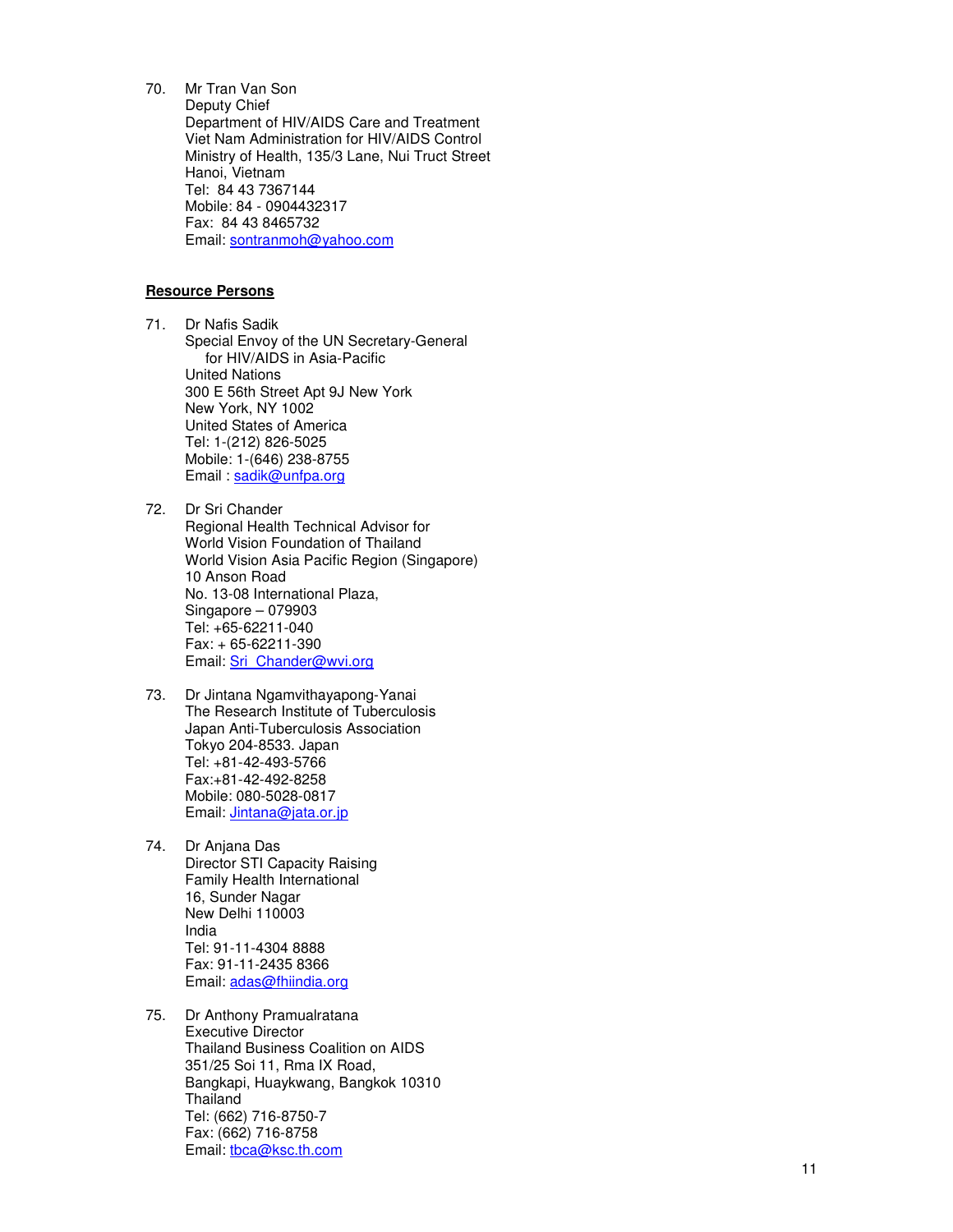- 76. Dr Ajay Khera ADG-National AIDS Control Organization 9th Floor, Chanderlok Building 36, Janpath, New Delhi Tele: 91-11-23736851 Fax: 91-11-23731746 Email: ajaykhera@nacoindia.org
- 77. Dr V. Kumaraswami Ag. Director Tuberculosis Research Centre Major V.R. Ramanathan Road (Old Spur Tank Road) Chennai – 600 031, Tamil Nadu Fax (044) 28362528 / 28362525 Tel: 044 2836950 / 28369600 Email: kumaraswamiv@trcchennai.in

# **Partner Agencies**

- 78. Dr Swarup Sarkar Asia Unit Director GFATM Secretariat Chemin de Blandonnet 8 1214 –Vernier, Switzerland Tel: +41-58-791-1234 Mobile: +41-79-793-1043 Email: swarup.sarkar@theglobalfund.org
- 79. Mr Artashes Mirzoyan Fund Portfolio Manager GFATM Secretariat Chemin de Blandonnet 8 1214 – Vernier, Switzerland Tel: +41-58-791-1740 Mobile: +41-79-793-0932 Email: Artashes.Mirzoyan@theglobalfund.org
- 80. Ms Sylwia Murray Programme Officer GFATM Secretariat Chemin de Blandonnet 8 1214 – Vernier, Switzerland Tel: +41-58-791-1783 Mobile: +41-79-541-3626 Email: Sylwia.Murray@TheGlobalFund.org
- 81. Dr Alasdair Reid HIV/TB Adviser Prevention, Care and Support Unit Epidemic Monitoring and Policy Department UNAIDS/ONUSIDA 20 Avenue Appia CH-1211 Geneva 27 **Switzerland** Tel: +41 22 791 4409 Fax: +41 22 791 4746 Email: reida@unaids.org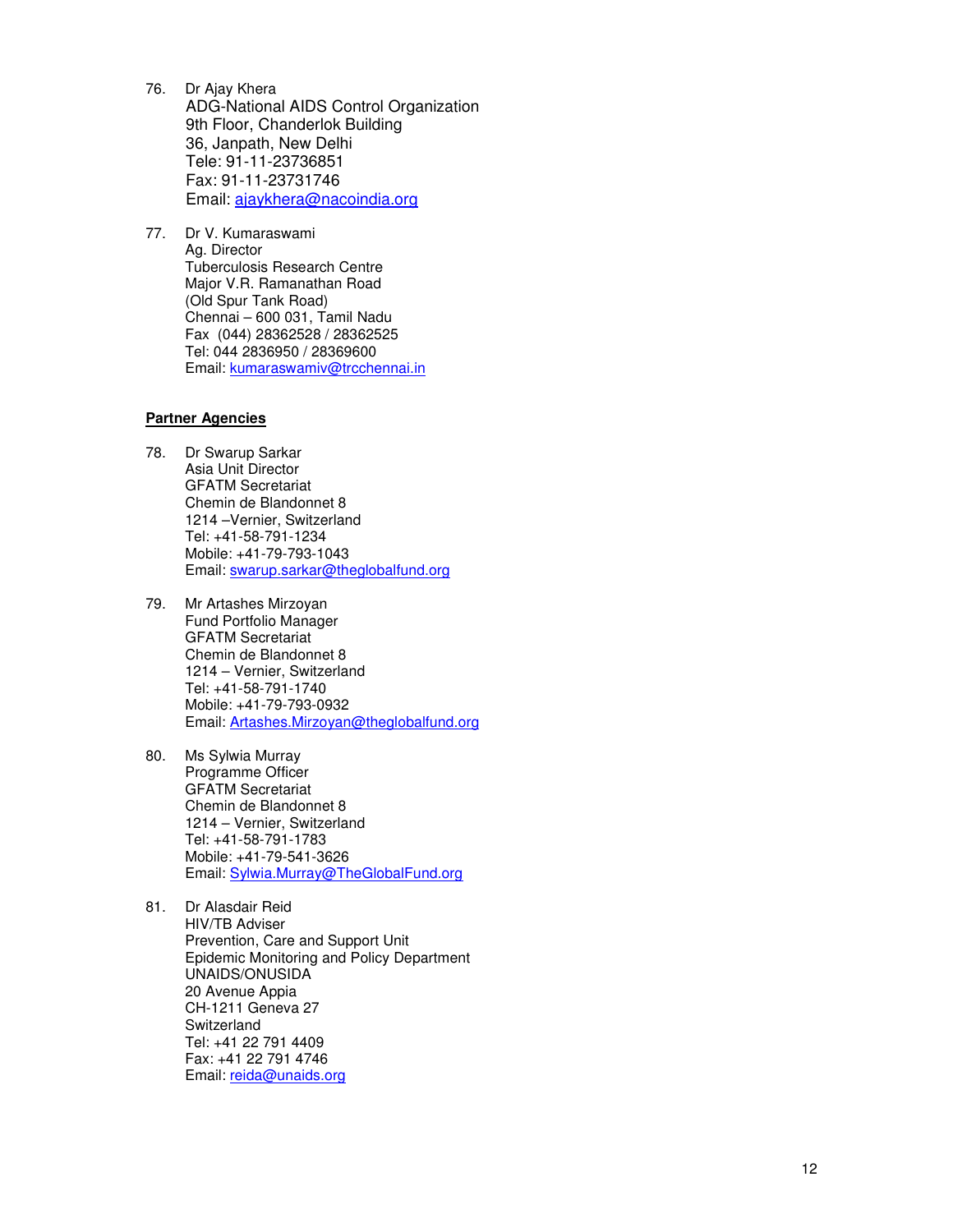- 82. Ms Anne Bergenstrom Coordinator, UN Regional Task Force on Injecting Drug Use for Asia and the Pacific UNODC Regional Centre for East Asia and the Pacific United Nations Building, 3rd Floor Block B, Rajadamnern Nok Avenue Bangkok 10200, Thailand Tel: +66 2 288 1439 Mobile: +66 89 027 6661, + 66 89 226 6783 Email: anne.bergenstorm@unodc.org
- 83. Ms Sara Whitehead TB Prevention and Control Section Thailand MOPH-U.S. CDC Collaboration 4th Floor, Building 7, Department of Disease Control, Soi 4, Ministry of Public Health, Tiwanond Road, Mauang Nonthaburi 11000, Thailand Email: svw7@th.cdc.gov
- 84. Dr Chitlada Utaipiboon Care and Treatment Chief CDC/GAP-Thailand Email: chitladaU@th.cdc.gov
- 85. Dr Nick Medland Care and Treatment Chief CDC/GAP-Vietnam Email: MedlandN@vn.cdc.gov
- 86. Dr Heather Young-Leslie HIV Program Manager World Vision Pacific Development Group P.O Box 4254, Boroko, Port Moresby 111 Papua New Guinea Tel: +675 311 2530 Fax: +675 325 4225 E-mail: heather\_young-leslie@wvi.org
- 87. Dr Philippe Clevenbergh Head of the Union's Country Office International Union Against Tuberculosis and Lung Disease Mandalay Swan Hotel Shop 1, 44b, 68 Road, between 26/27 Myanmar Tel: 00 95 2 35678 Email: pclevenbergh@theunion.org
- 88. Dr Sai ko Ko Zaw Integrated HIV Care Program Facilitator International Union Against Tuberculosis and Lung Disease Mandalay Swan Hotel Shop 1, 44b, 68 road, between 26/27 Mandalay, Myanmar Tel: 00 95 2 35678 Email: saikozaw@gmail.com
- 89. Dr Jan Voskens Senior Consultant KNCV Tuberculosis Foundation Parkstraat 17, PO Box 146 2501 CC, The Hague The Netherlands Tel: +31 70 4167222 Mobile: +31 6111 94 788 ; +62 815 11 353 123 Email: voskensj@kncvtbc.nl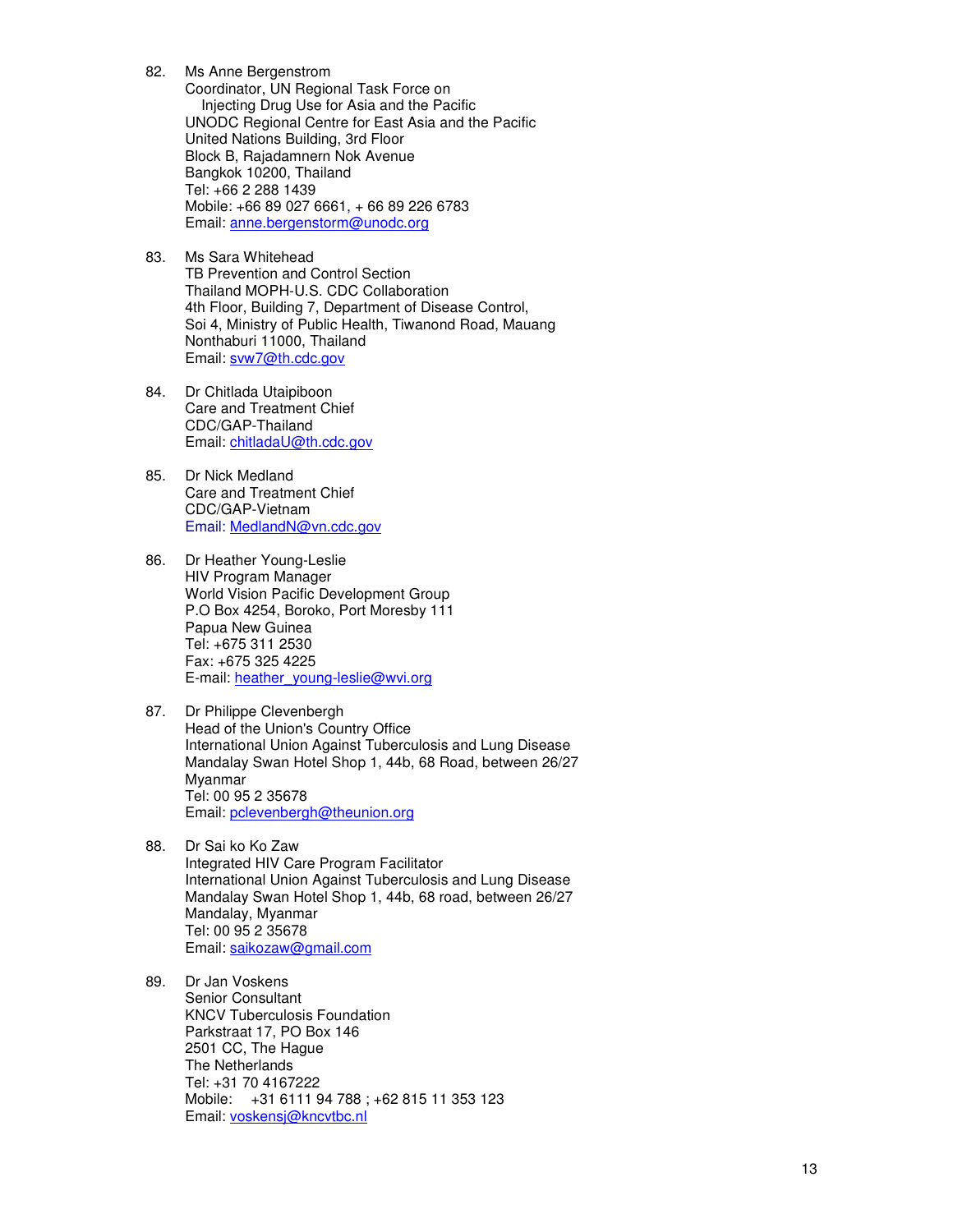- 90. Mr Jhon Sugiharto National Technical Officer KNCV Tuberculosis Foundation – Indonesia Office J1 Percetakan Negara No.29 Gedung B Lt.2, Jakarta Pusat Indonesia Tel: +62 2142884176 Mobile: +62 81210490095 Email: jsugiharto@kncv.or.id
- 91. Dr Bruce Struminger **Director** CDC-Vietnam Office 170 Ngoc Khanh, Hanoi Vietnam Tel: 84-4-38505100 ext 5073 Mobile: strumingerb@ci.cdc.gov
- 92. Dr Le Hung Thai TB/HIV Program Officer CDC/GAP Vietnam 8th Floor, 34 Le Duan, District 1 Ho Chi Minh City, Vietnam Tel: 84-8-3520 4503 Mobile: 84-90 6667088 Email: leth@vn.cdc.gov
- 93. Dr Ly Vanthy Deputy Director CDC Global AIDS Program #2, Kim Yl Sung Blvd. Phnom Penh Cambodia Tel: 885-23 885 126/347 Mobile: 885- 12 222 -52 Email: vanthyl@kh.cdc.gov
- 94. Ms Junya Danyuttapolchai TB Coordinator U.S. Centers for Disease Control and Prevention South-East Asia Regional Office DDC 7, Bldg. 5, 5th Floor, Ministry of Public Health Soi 4, Nonthaburi 11000 **Thailand** Tel: 662 580 0669 Mobile: 66 85 123 8733 Email: JunyaD@th.cdc.gov
- 95. Rev. Sanan Wutti The Director The CCT AIDS Ministry (CAM) 1/100 Rattanakosin Rd.Amphur Muang Chiang Mai 50000 Thailand Tel: 66-53-306310 / 306313 Mobile: 66-81-5953458 Email: cam@chmai2.loxinfo.co.th
- 96. Mr Javid Syed TB/HIV Project Director Treatment Action Group (TAG) 611 Broadway, Suite 308, New York 10012, USA Tel: 1 212 253 7922 x 207 Mobile: 1 646 373 8801 Fax : +1 212 253 7923 Email: Javid.syed@treatmentactiongroup.org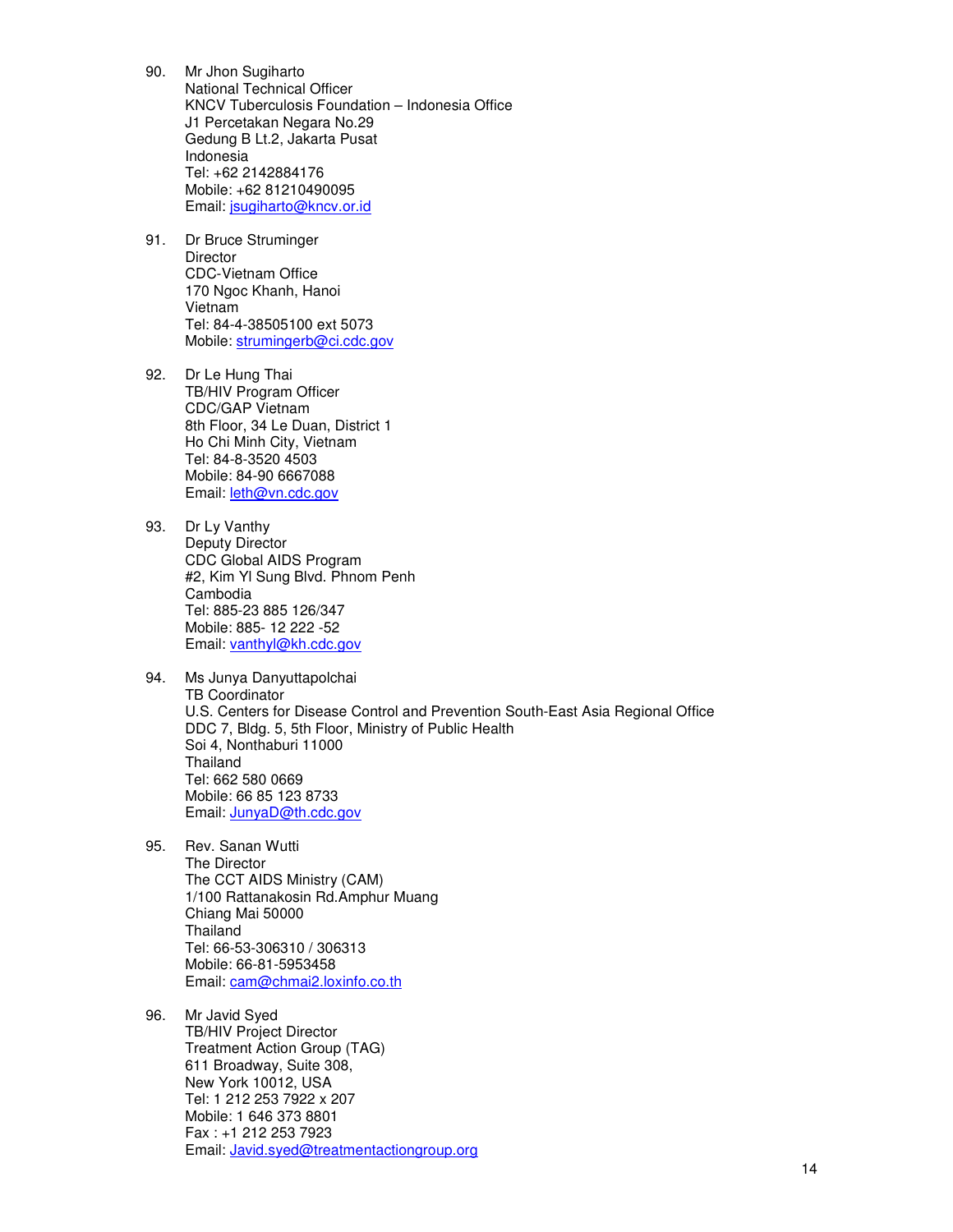- 97. Ms Leena Menghaney Project Manager India Access Campaign, Medecins Sans Frontières C 63 Defence Colony New Delhi - 110 034 Tel: +91 11 46573731 Mobile: +91 9811365412 Email: leenamenghaney@gmail.com
- 98. Ms Joanna Ladomirska Medical coordinator India mission Médecins Sans Frontières A – 131, Ground Floor, Defence Colony, New Delhi – 110024, India Tel: +91 11 46534547 Mobile: +91 09717741995 Email: msfocb-delhi-med@brussels.msf.org
- 99. Ms Sonal Mehta Director : Policy & Programmes Indian HIV/AIDS Alliance Kushal House, 3rd Floor, 39 Nehru Place New Delhi - 110 019 Tel: +91-11-4163 3081 Mobile: +91-9818809050 Email: smehta@allianceindia.org
- 100. Dr Sohely Rahman Senior Medical officer BRAC Health Programme 75 Mohakhali, Dhaka 1212 Bangladesh Email: sohely.r@brac.net
- 101. Mr Martin Bloem Chief, Nurtrition and HIV/AIDS Policy World Food Programme Via Cesare Giulio Viola 68/70 Rome 00148, Italy Tel: +39 0665132344 Mobile: +39 3488017690 Email: martin.bloem@wfp.org
- 102. Ms Annmarie Isler Policy Officer, Nurtrition and HIV/AIDS Policy World Food Programme Via Cesare Giulio Viola 68/70 Rome 00148, Italy Tel: +39 0665132344 Mobile: +39 3452274930 Email: annmarie.isler@wfp.org
- 103. Dr Atiek Anartati Chief Clinical Service Unit Family Health International Percetakan Negara 29 Jakarta, Indonesia Tel: 62 – 21 - 422 3463 Mobile: 62 81 2291 6446 Email: atiek\_sa@fhi.or.id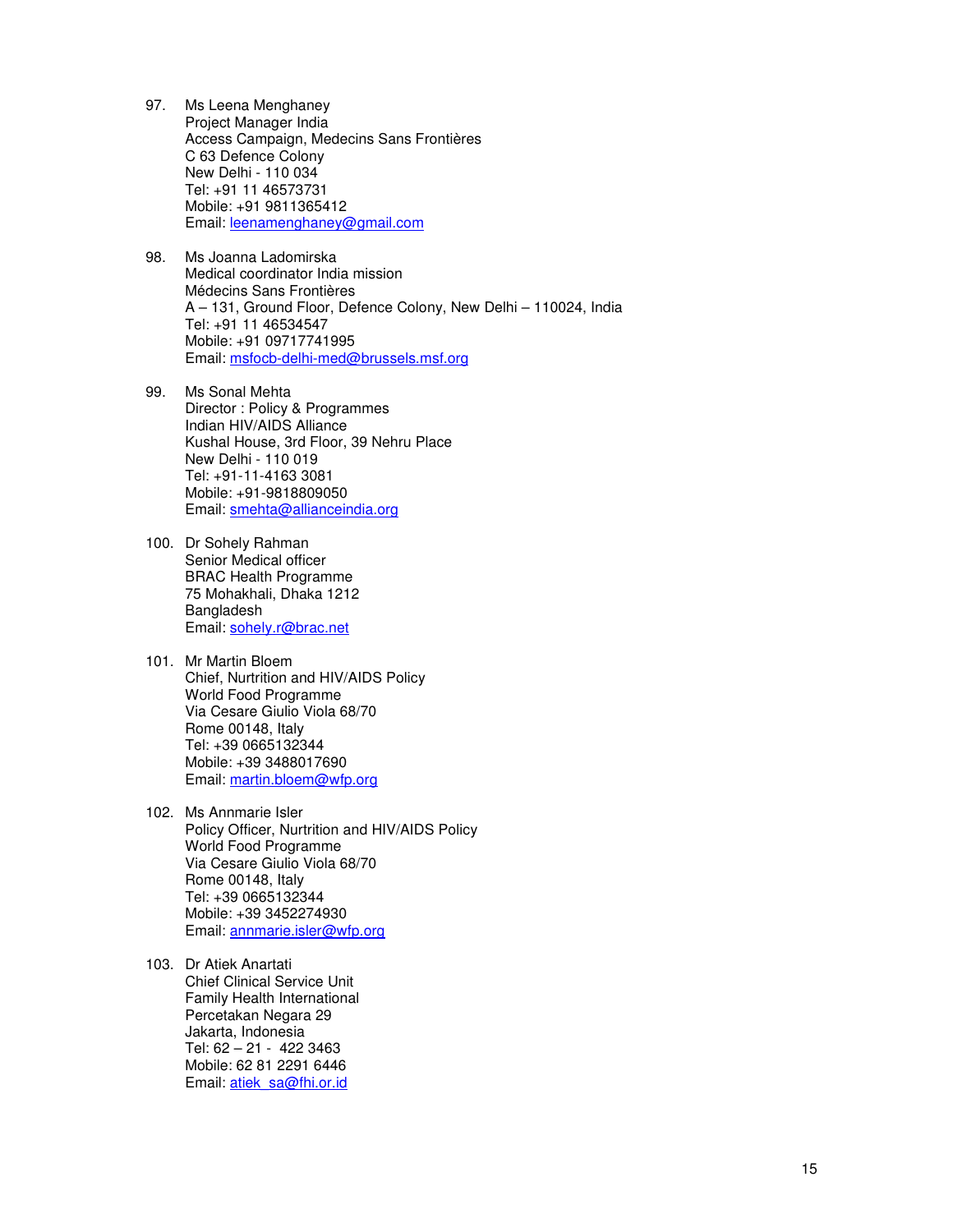- 104. Mr Henminlun President Delhi Network of Positive People (DNP+) Gali No.3, H/No.64, Neb Sarai 1100 68 - New Delhi, India Mobile: 98710 29514 Email: Loon\_gangte@yahoo.com
- 105. Mr Manoj Pardesi 401 –Ganga Prestige Arcade Laxmi Road, Nana Peth Pune, Maharashtra| India Phone: 91 20 26338084 Email : manojpardesi@gmail.com

## **WHO Secretariat**

#### **WHO/SEARO**

- 106. Dr Nani Nair Regional Adviser-Tuberculosis World Health Organization World Health House Indraprastha Estate New Delhi-110 002, India Tel: + 91-11-23309130 Fax: + 91-11-23370197 Email: nairn@searo.who.int
- 107. Ms Laksami Suebsaeng Technical Officer – Programme and Management World Health Organization, World Health House Indraprastha Estate New Delhi-110 002, India Tel: + 91-11-23309131 Fax: + 91-11-23370197 Email: suebsaengl@searo.who.int
- 108. Mr Manjit Singh Trehan Administrative Assistant World Health Organization, World Health House Indraprastha Estate New Delhi-110 002, India Tel: + 91-11-23309172 Fax: + 91-11-23370197 Email: singhman@searo.who.int
- 109. Dr Puneet Kumar Dewan Medical Officer – TB (TBI) World Health Organization, World Health House Indraprastha Estate New Delhi-110 002, India Tel: + 91-11-23309138 Fax: + 91-11-23378412 Email: dewanp@searo.who.int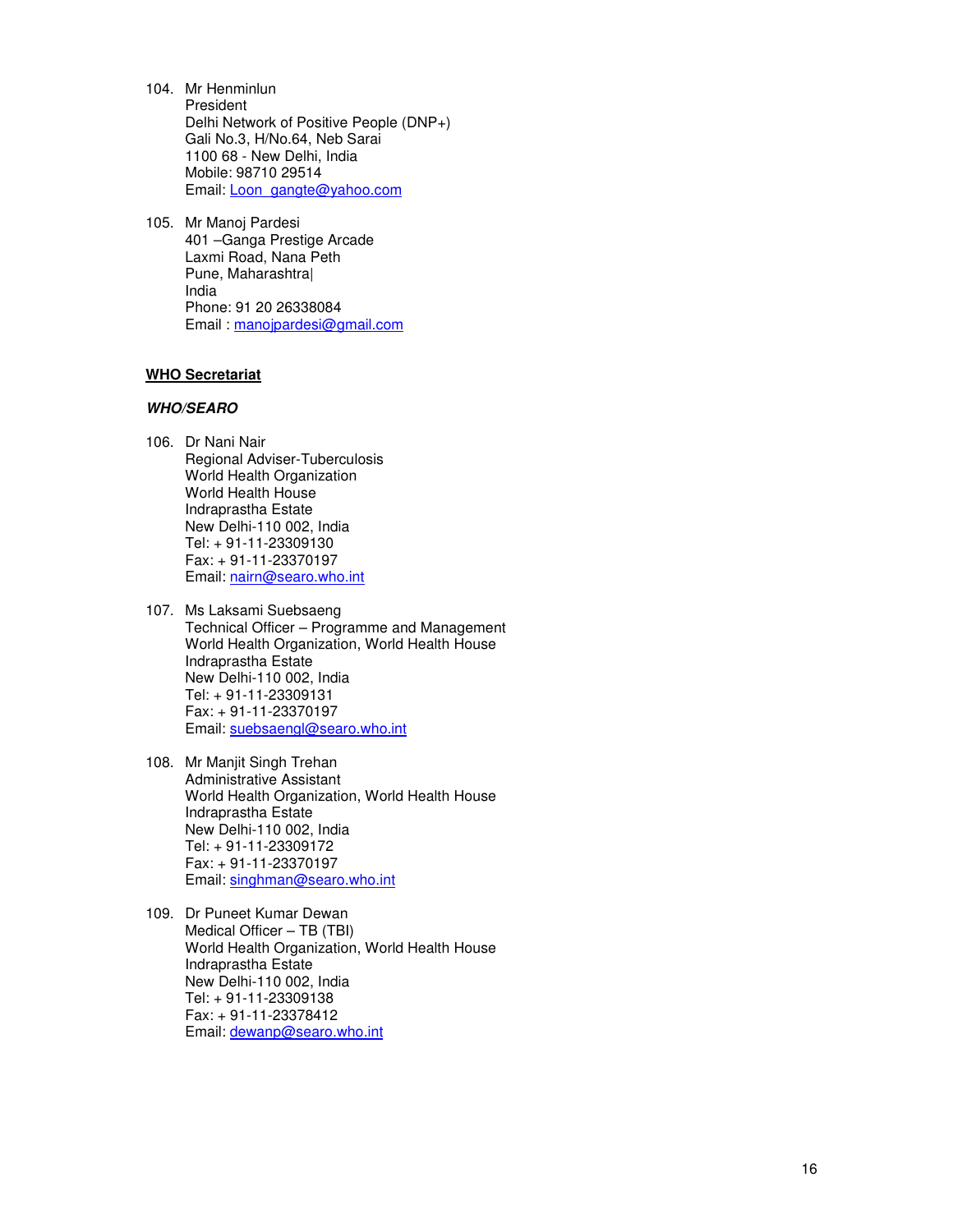- 110. Dr Erwin Cooreman Medical Officer – TB World Health Organization House no. 12, Road No. 7 Dhanmondi Residential Area Dhaka – 1205, Bangladesh Tel: 00-880-2-861-4653 Fax: 00-880-2-861-3247 E-mail: cooremene@searo.who.int
- 111. Dr Subhash Hira Medical Officer (HIV-AIDS/STI) 9th Floor, Bina Mulia 1 Building J1. H.R. Said Kav. 10-11 Jakarta 12950, Indonesia Tel: + 62-21-5201165 Fax: + 62-21-5201164 Email: HiraS@who.or.id
- 112. Dr Chandrakant Revankar Medical Officer 9th Floor, Bina Mulia 1 Building J1. H.R. Said Kav. 10-11 Jakarta 12950, Indonesia Tel: + 62-21-5201165 Fax: + 62-21-5201164 Email: revankarc@who.or.id
- 113. Ms Phavady Bollen Technical Officer – HIV/AIDS World Health Organization 12 A Floor, Traders Hotel 223 Sule Pagoda Road, Kyauktada Township Postal Code 11182 Yangon Myanmar Tel: + 95-1-250583 Fax: + 95-1-250273 Email: bollenp@searo.who.int
- 114. Dr Supriya Warusavithana National Professional Officer No. 226 Bauddhaloka Mawatha Colombo – 7 Sri Lanka Tel : 00-94-11-259-2727 Email : warusavithanas@searo.who.int
- 115. Dr Sombat Thanpresertsuk National Professional Officer – HIV/AIDS World Health Organization Permanent Secretary Bldg. No. 3, 4th floor Ministry of Public Health, Tiwanon Road, Muang Nonthaburi 11000 **Thailand** Tel: + 66-2-5901524 Fax: + 66-2-5908199 E-mail: thanpresertsuks@searo.who.int
- 116. Dr Amber Kimbro Medical Officer (HIV/AIDS UN House Caicoli Street Dili, Timor-Leste Email: kimbroa@searo.who.int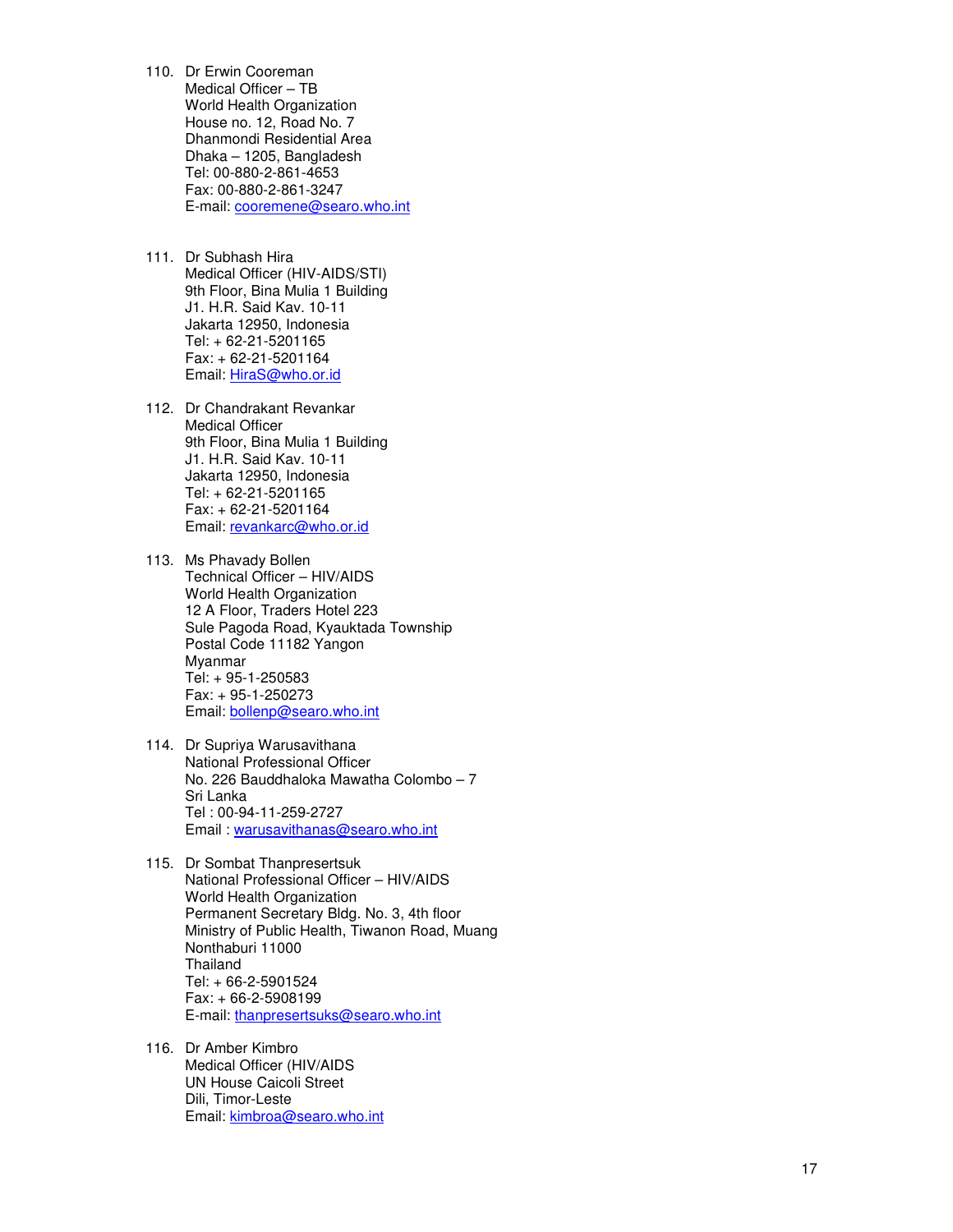## **WHO/WPRO**

- 117. Dr Katsunori Osuga Medical Officer – Stop TB Unit World Health Organization Regional Office for the Western Pacific United Nations Avenue Manila, Philippines Tel: (632) 528 9709 Mobile: (632) 918 804 0536 Email: osugak@wpro.who.int
- 118. Dr Massimo Ghidinelli Regional Adviser (HSI Sexually transmitted infections, including HIV/AIDS) World Health Organization Regional Office for the Western Pacific United Nations Avenue 1000 Manila, Philippines Tel: +63 2 5289714 Email: ghidinellim@wpro.who.int
- 119. Dr Teodora Elvira Wi Medical Officer, STIs World Health Organization Regional Office for the Western Pacific United Nations Avenue 1000 Manila, Philippines Tel: +63-2-528.9719 (direct) +63-2-528.8001 (general) Email: wit@wpro.who.int
- 120. Dr Fabio Mesquita Technical Officer ((HSI Sexually transmitted infections, including HIV/AIDS) World Health Organization Regional Office for the Western Pacific United Nations Avenue 1000 Manila, Philippines Tel: +63 2 5289759 Email: mesquitaf@wpro.who.int
- 121. Dr Xuejing Wang World Health Organization Regional Office for the Western Pacific United Nations Avenue 1000 Manila, Philippines Email: wangxu@wpro.who.int
- 122. Dr Jamhoih Tonsing Stop TB Medical Officer World Health Organization P.O Box 1217, Phnom Penh, Cambodia Tel: + 855 23 216610 Email: tonsingj@wpro.who.int
- 123. Dr Fabian Ndenzako Medical Officer (Combating Communicable Diseases) Papua New Guinea Tel: +675 325 7827 Email: ndenzakof@wpro.who.int